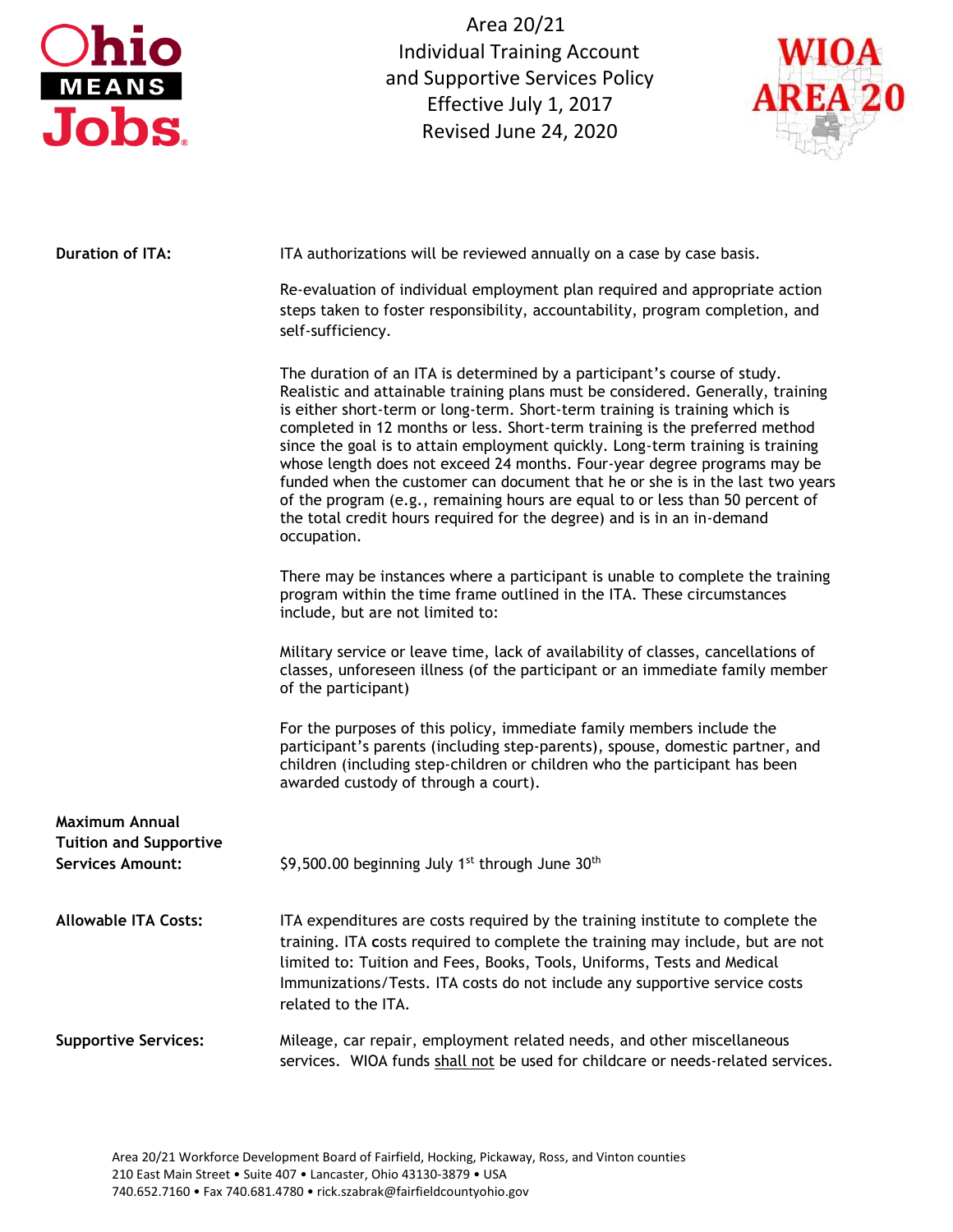

Area 20/21 Individual Training Account and Supportive Services Policy Effective July 1, 2017 Revised June 24, 2020



| Mileage Reimbursement:    |                                                                                                                                                                                                                                                                                                                                                                                                                                                                                                                                                            |  |  |
|---------------------------|------------------------------------------------------------------------------------------------------------------------------------------------------------------------------------------------------------------------------------------------------------------------------------------------------------------------------------------------------------------------------------------------------------------------------------------------------------------------------------------------------------------------------------------------------------|--|--|
|                           | 1. Round Trip up to 25 miles - \$5 per day                                                                                                                                                                                                                                                                                                                                                                                                                                                                                                                 |  |  |
|                           | 2. Round Trip 26-50 miles - \$10 per day<br>Round Trip over 51 miles - \$15 per day<br>3.<br>4. Completed travel reimbursement forms must be submitted within 30 days<br>of travel date(s).                                                                                                                                                                                                                                                                                                                                                                |  |  |
|                           | Transportation Expenses:<br>An individual job seeker may be permitted \$20 per week if verification of an<br>interview is provided.                                                                                                                                                                                                                                                                                                                                                                                                                        |  |  |
|                           | An individual who has obtained verifiable employment may be permitted a<br>gasoline card or voucher for the first four weeks of employment. Amount of<br>gasoline card or voucher will be based upon the mileage reimbursement rate<br>above.                                                                                                                                                                                                                                                                                                              |  |  |
|                           | Car repairs are limited to \$1,200 per year.                                                                                                                                                                                                                                                                                                                                                                                                                                                                                                               |  |  |
| <b>Funding Sources:</b>   | Prior to a purchase and/or a repair, claimant should obtain approval of<br>supportive services from their WIOA case manager. Prior to any approval, the<br>WIOA Case Manager will verify an individual's participation in a WIOA program<br>and amount of Supportive Services' funds remaining. Any request for<br>reimbursement on services that did not receive prior approval may be denied.<br>Federal and State grants must be explored such as the PELL and OIG.<br>Customers will not be required to apply for student loans for ITA consideration. |  |  |
| <b>Financial Aid:</b>     | Based on eligibility, customers must apply for PELL or OIG when applicable.<br>The PELL or OIG Award Letter must be demonstrated or applied prior to the<br>award of the ITA.                                                                                                                                                                                                                                                                                                                                                                              |  |  |
| <b>GPA Requirements:</b>  | Minimum 2.0; probation if customer falls below. Customer given one quarter<br>or term to raise to minimum with continued funding; loss of funding if failure<br>to raise to 2.0 or above at end of the probation period. Extenuating<br>circumstances may be considered on a case by case basis.                                                                                                                                                                                                                                                           |  |  |
| <b>Regional Requests:</b> | Customers may access WIOA funds from any of the five counties. Funding will<br>be restricted to residents of Area 20.                                                                                                                                                                                                                                                                                                                                                                                                                                      |  |  |
| <b>Approval Request:</b>  | Once the application process is complete, a review committee will review the<br>application. The application should be received no later than 2 weeks prior to<br>the start date of training for approval. Failure to submit within the required<br>time frame may delay the begin date of training if approved.                                                                                                                                                                                                                                           |  |  |